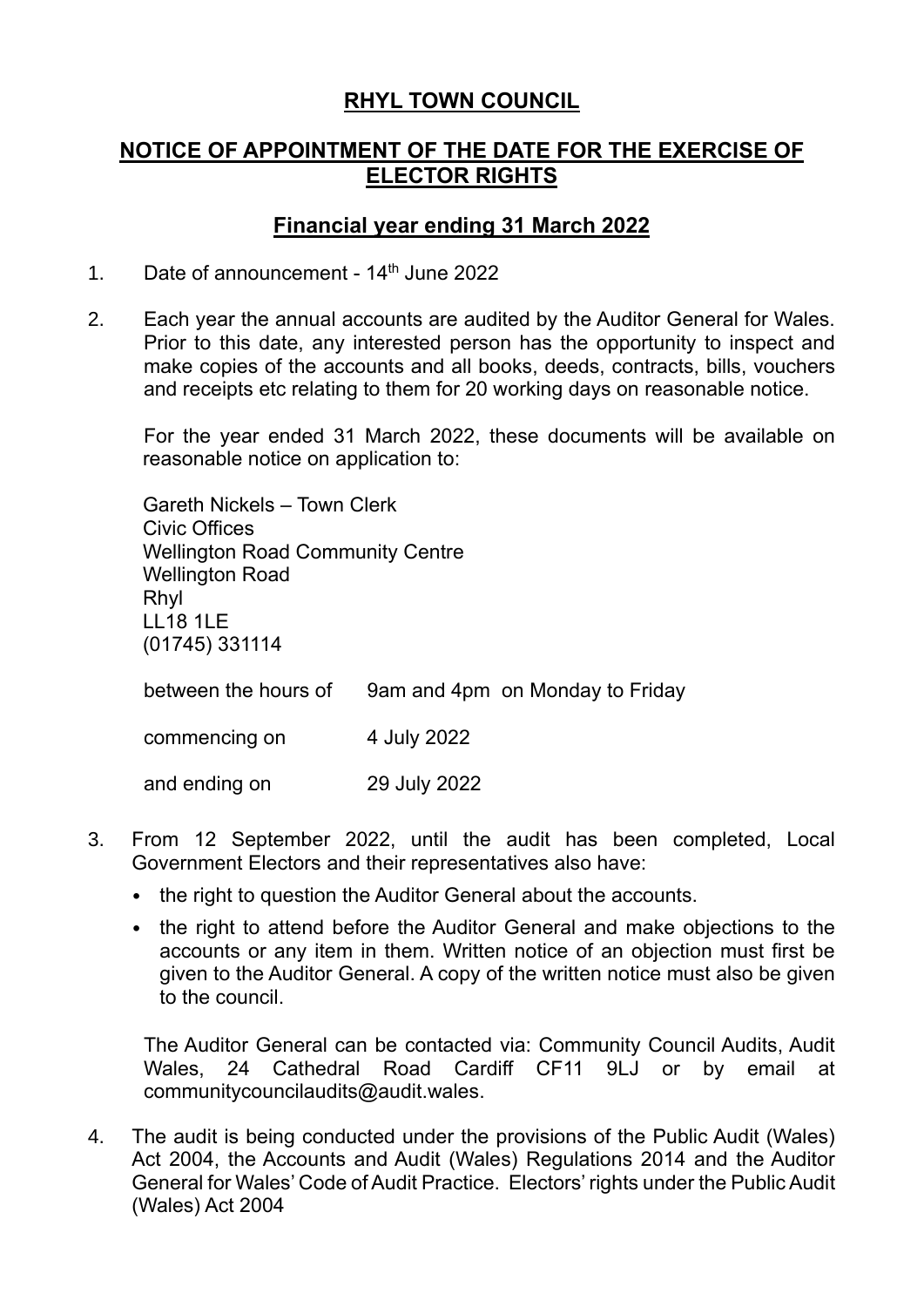#### **The basic position**

By law, any interested person has the right to inspect the council's accounts. If you are entitled and registered to vote in local council elections, then you (or your representative) also have the right to ask the Auditor General questions about them or challenge an item of account contained within them.

#### **The right to inspect the accounts**

When a local government body has finalised its accounts for the previous financial year, it must advertise that they are available for people to look at. Having given reasonable notice of your intentions, you then have 20 working days to look through the accounts and supporting documents. You will be able to make copies of the accounts and most of the relevant documents from the body. You will probably have to pay a copying charge.

### **The right to ask the auditor questions about the accounts**

You can only ask the Auditor General questions about the accounts. The Auditor General does not have to answer questions about the body's policies, finances, procedures or anything else not related to the accounts. Your question must be about the accounts that are subject to audit. The Auditor General does not have to say whether he thinks something the council has done, or an item in its accounts, is lawful or reasonable.

### **The right to object to the accounts**

If you think that the body has spent money that they should not have, or that someone has caused a loss to the body deliberately or by behaving irresponsibly, you can object to the Auditor General by sending a formal 'notice of objection', which must be in writing to the address below. You must tell the Auditor General why you are objecting. The Auditor General must reach a decision on your objection. If you are not happy with that decision, you can appeal to the courts. You may also object if you think that there is something in the accounts that the Auditor General should discuss with the council or tell the public about in a 'public interest report'. Again, you must give your reasons in writing to the Auditor General at the address below. In this case, the Auditor General must decide whether to take any action. The Auditor General will normally, but does not have to, give reasons for their decision and you cannot appeal to the courts. You may not use this 'right to object' to make a personal complaint or claim against the body. If you wish to make a personal complaint or claim, you should take these

complaints to your local Citizens' Advice Bureau, local Law Centre, or your solicitor. You may also be able to complain to the Public Services Ombudsman for Wales if you believe that a Member of the body has broken the Code of Conduct for Members. The Ombudsman can be contacted at: 1 Old Field Rd, Pencoed, Bridgend CF35 5LJ, (tel: (01656) 641 150).